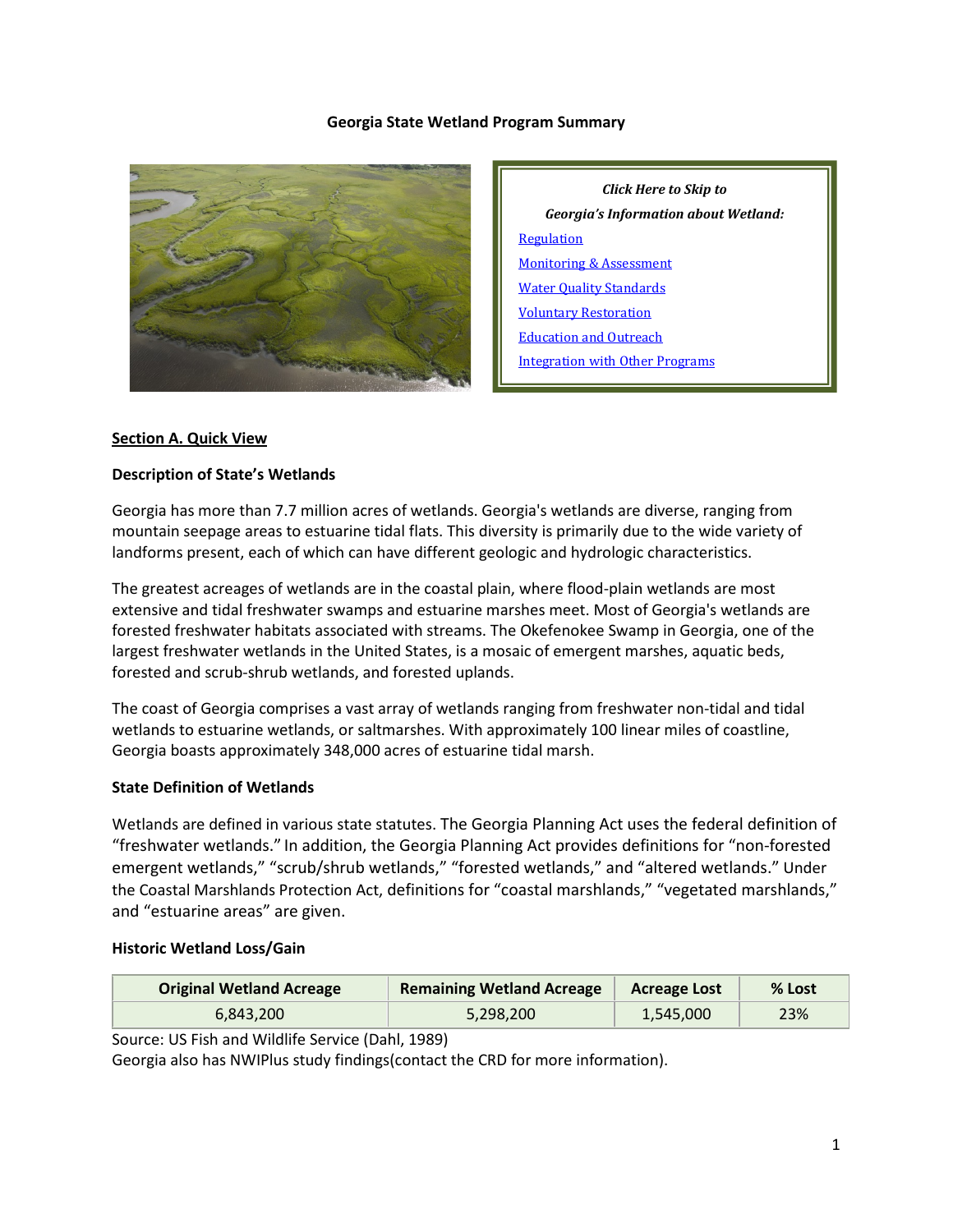#### **Primary State Wetlands Webpage**

Georgia Department of Natural Resources - Coastal Resources Division – Marsh and Shore Permits Page <http://coastalgadnr.org/msp>

Georgia Department of Natural Resources – Coastal Management Division - Wetland Website <http://coastalgadnr.org/cm/wet>

Army Corps of Engineers – Savannah District <http://www.sas.usace.army.mil/Missions/Regulatory/RegulatoryProgram.aspx>

#### **State Wetland Program Plan**

Georgia EPD Wetland Program (2011-2016) <http://water.epa.gov/type/wetlands/upload/ga-wpp-2011.pdf>

#### **No Net Loss/Net Gain Goal**

Georgia states in its wetland program plan that the state has the goal to achieve results consistent with the national "no net loss" of wetlands goal.

#### **State Resources for Wetland Work (2014)**

| <b>State</b><br><b>Name</b> | Core element #1:<br><b>Regulation</b> | <b>Core Element #2:</b><br><b>Monitoring and</b><br>Assessment | <b>Core Element #3:</b><br><b>Wetland Water</b><br><b>Quality Standards</b> | <b>Core Element #4:</b><br><b>Voluntary</b><br>Wetland<br><b>Restoration</b>                                    |
|-----------------------------|---------------------------------------|----------------------------------------------------------------|-----------------------------------------------------------------------------|-----------------------------------------------------------------------------------------------------------------|
| <b>Agency</b>               | <b>EPD</b>                            | <b>CRD</b>                                                     | <b>EPD</b>                                                                  | DNR - Wildlife and<br><b>Coastal Resources</b>                                                                  |
| <b>Sources</b>              | Not available                         | Not available                                                  | Additional grant-<br>funded research<br>on WWQS in other<br>states          | Not available                                                                                                   |
| <b>Amount</b>               | Salary and Benefits                   | Not available                                                  | Not available                                                               | Unknown (Grant<br>funds for<br>document to assist<br>local government<br>support voluntary<br>restoration work) |
| <b>Staffing</b>             | Not available                         | Not available                                                  | Not available                                                               | Not available                                                                                                   |
| <b>Agency</b>               | <b>CRD</b>                            | <b>EPD</b>                                                     |                                                                             |                                                                                                                 |
| <b>Sources</b>              | Not available                         | Not available                                                  |                                                                             |                                                                                                                 |
| Amount                      | Salary and Benefits                   | Not available                                                  |                                                                             |                                                                                                                 |
| <b>Staffing</b>             | Not available                         | Not available                                                  |                                                                             |                                                                                                                 |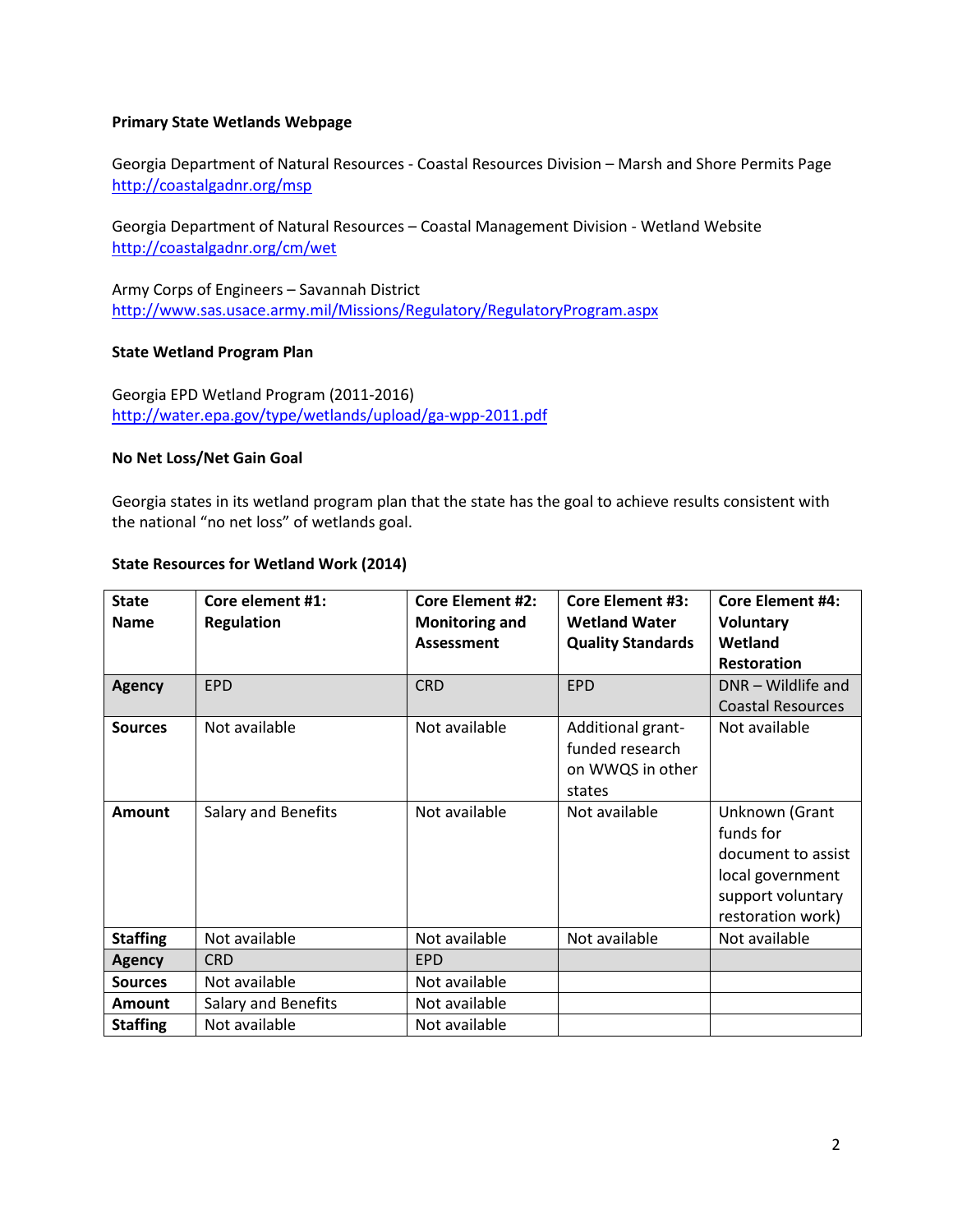#### **State Permitting Fees**

| <b>State Permitting Fee</b> | <b>State Name</b> |
|-----------------------------|-------------------|
| Yes/No                      | No                |
| Amount (range)              | N/A               |
| Agency                      | N/A               |

#### **Innovative Features**

Wetland GIS tools that have been recently developed by the state <http://arcscripts.esri.com/details.asp?dbid=13550>

#### **Models and Templates**

None.

# <span id="page-2-0"></span>**Section B. Regulation**

# **How are Wetlands Regulated in Georgia?**

Georgia relies on §401 water quality certification to regulate wetlands statewide, but also has additional laws and regulations governing tidal wetlands protection and planning. Section §401 water quality certification provides protection for both the state's tidal and non-tidal wetlands. The certification process is administered by the Environmental Protection Division (EPD) of the Georgia Department of Natural Resources (GA DNR). The state is actively working to strengthen its §401 certification program and outlines several of these efforts in its current state wetland program plan. All of the project applications received by EPD are approved for certification, although the division may apply conditions or work with permit applicants to modify projects to meet state requirements. Decision-making is based on a combination of best professional judgment and a quantitative review for consistency with the state's water quality provisions, local ordinances, Erosion and Sedimentation Act, and other relevant statutes and provisions.

Georgia's *Coastal Marshlands Protection Act* (CMPA) creates a separate permitting program for tidal wetlands. Under the Act, GA DNR's Coastal Resources Division (CRD) regulates all dredging, draining, or other alterations to marshlands. These types of activities are prohibited without first obtaining a "Marsh Permit." In addition, the construction or location of any structure on or over marshlands of the state without a permit is also prohibited. Activities that are water-related and/or dependent on waterfront access must avoid and minimize impacts to the extent practicable. If a non-marshland alternative site is available, or the project can be satisfied by the use of public facilities, a permit is not usually granted. Permit applications are usually approved, but often with modifications.

In cases where the proposed activity involves construction on state-owned tidal wetlands, a "Revocable License" is normally issued by the CRD. A Revocable License grants permission to use publicly-owned lands lying below the ordinary high water mark. The license is required for any activities that would impact tidally influenced waters, salt marshes, intertidal areas, mud flats or tidal waterbottoms in the state's coastal counties. This includes bank stabilization projects, projects that require a CMPA permit, projects that are specifically exempt from the CMPA, and most activities authorized under the U.S. Army Corps of Engineers' Nationwide Permits.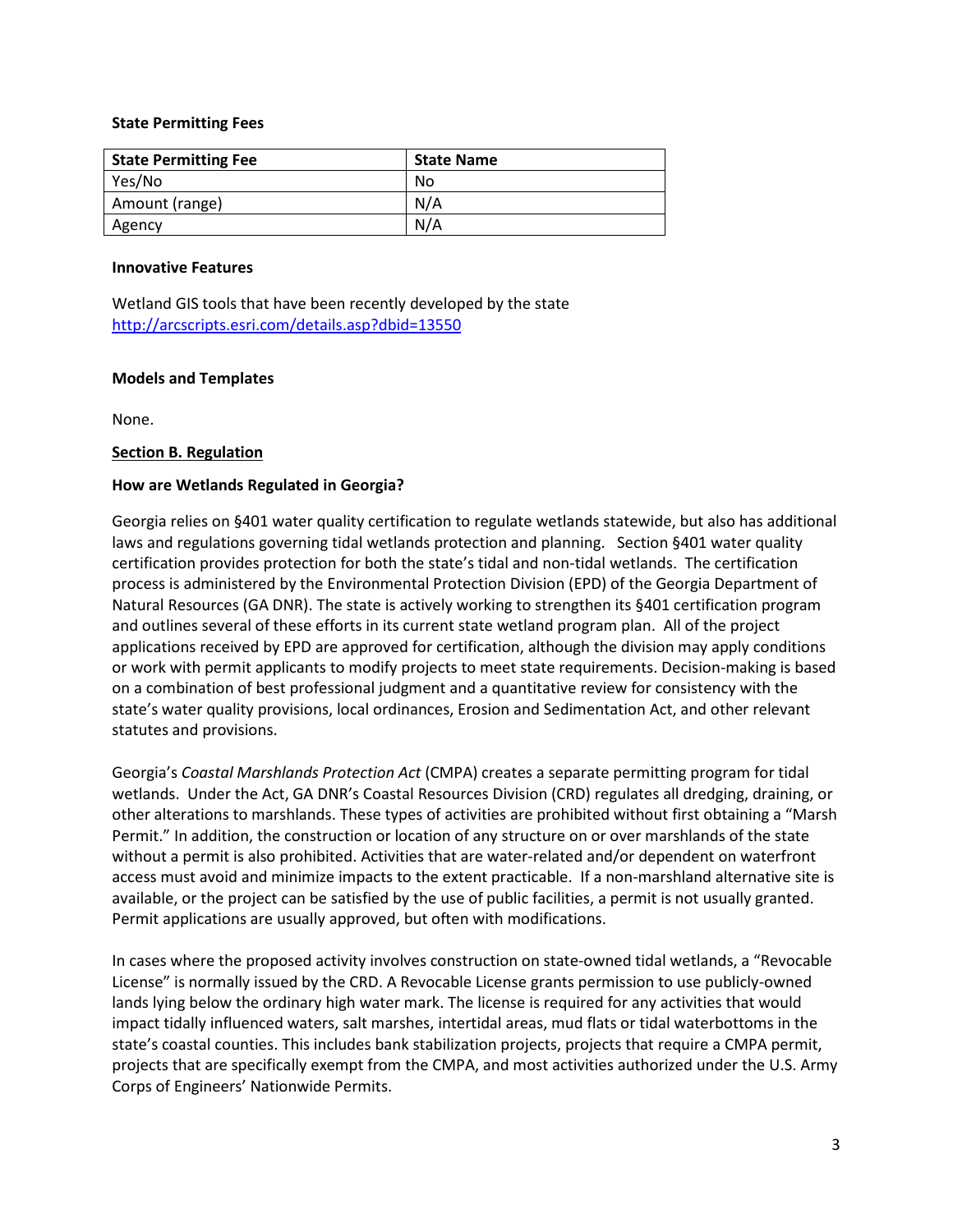On March 26, 2007, Georgia established rules to guide permitting under the Coastal Marshlands Protection Act. The regulations impose marshlands buffer, stormwater management, and impervious cover standards for the upland component of a tidal wetlands project. The new regulations also require the Coastal Marshlands Protection Committee to develop an application checklist list for permit applicants. Activities in the state's coastal counties also require a determination of federal consistency. In other words, direct federal activities, federal permits and licenses, and federally-assisted projects may not proceed without a determination or certification that the activity complies with the policies of the Georgia Coastal Management Program. Only activities requiring a federal permit necessitate certification of consistency.

The Wildlife Resources Division (WRD) also conducts non-regulatory wetland-related activities. The CRD has been engaged in wetlands work including projects such as marsh dieback, living shoreline implementation, National Wetland Inventory updates, wetland functional assessments, and estuarine wetland condition assessments.

The Comprehensive Planning Act, which focuses on land use planning at the local level, also recognizes the importance of wetlands. At the state level, GA DNR is required to develop minimum standards and procedures for the protection of numerous natural resources, including wetlands. The act also directs the Georgia Department of Community Affairs to incorporate these planning criteria into local government minimum standards and procedures. At a minimum, the state must define, identify, and map open water, non-forested emergent wetlands, scrub/shrub wetlands, forested wetlands, and altered wetlands. The act applies only to freshwater wetlands for the state, as defined under the Clean Water Act. Coastal marshlands defined under the CMPA are not included.

#### **Wetland Delineation**

| <b>Delineation Guidance</b> | Yes | <b>No</b> | <b>Detail</b> |
|-----------------------------|-----|-----------|---------------|
| Use State's Own Method      |     | Λ         |               |
| Use Corps' 87 Manual and    |     |           |               |
| <b>Regional Supplement</b>  |     |           |               |
| Other (Please describe)     |     |           |               |

#### **Evaluation Methodology**

The state does not have an evaluation methodology. Evaluation is conducted by the Savannah District of the Army Corps of Engineers.

#### **Exempted Activities**

Comparable to federal exemptions. Georgia has additional buffer requirements for streams.

#### **Special Provisions for Agriculture and Forestry**

Comparable to federal provisions.

#### **Penalties and Enforcement**

Enforcement mechanisms under the state's water quality laws apply to wetlands statewide. Violations to state water quality provisions may result in civil penalties of up to \$50,000 per day of the violation.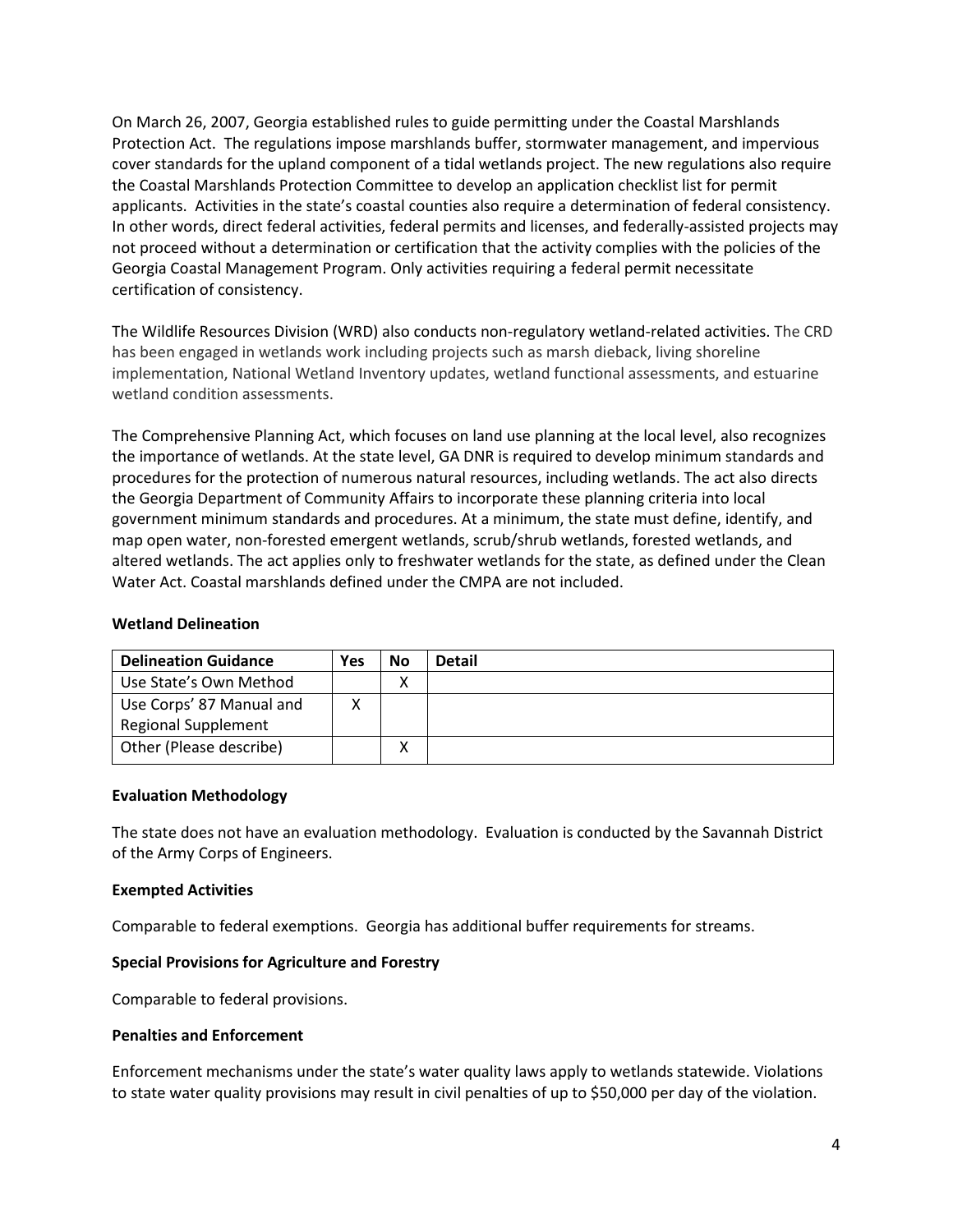Penalties may be doubled for violations from the same party within a one-year period. Violations are typically investigated initially by regional EPD staff, but may proceed to higher levels of investigation depending on the level of compliance.

Under the CMPA, CRD maintains a compliance and enforcement program for the state's tidal wetlands as well. Monthly or bimonthly over-flights of the Georgia coastline are conducted to find potential violations. Jurisdiction is given to the superior court of the county in which the violation occurs. The CMPA outlines enforcement mechanisms that may be used singularly or in combination. These include cease and desist orders, civil penalties of up to \$10,000 per day of the violation, injunctions, and restoration.

# **Permit Tracking**

Both EPD and CRD maintain basic tracking systems for §401, revocable licenses, and CMPA permits, respectively. The EPD database includes basic data such as location, wetland type, and acreage.

# **State General Permit (statewide vs. regional coverage)**

| <b>Permit Coverage</b>          | Yes | <b>No</b> | <b>Detail (Type of Permit)</b>                        |
|---------------------------------|-----|-----------|-------------------------------------------------------|
| <b>Regional General Permit</b>  |     |           | CRD has regional general permits from the Corps (e.g. |
|                                 |     |           | dock permitting)                                      |
| <b>Statewide General Permit</b> |     | ́         |                                                       |

*Detail:* The state carries out Nationwide Permits on behalf of the Corps and has an active role in implanting the permit.

# **Assumption of §404 Powers**

| <b>Assumption Status</b>         | Yes | No | <b>Detail</b>                                   |
|----------------------------------|-----|----|-------------------------------------------------|
| Assumed                          |     | ∧  |                                                 |
| <b>Working Toward Assumption</b> |     | ∧  |                                                 |
| <b>Explored Assumption</b>       |     | X  | Consideration of assumption has only been on an |
|                                  |     |    | informal basis.                                 |

# **Joint permitting**

The state has a joint permitting arrangement with the Corps, including a single application form, timeline and joint public notice process.

# **Special Area Management Plans and Advanced Identification Plans**

No information available.

# **Buffer Protections**

Georgia has no buffer requirements for freshwater wetlands. The state's Coastal Marshlands Protection Act regulations may impose marshlands buffers. Contact CRD for additional information about marshland buffers. Georgia has additional buffer requirements for streams.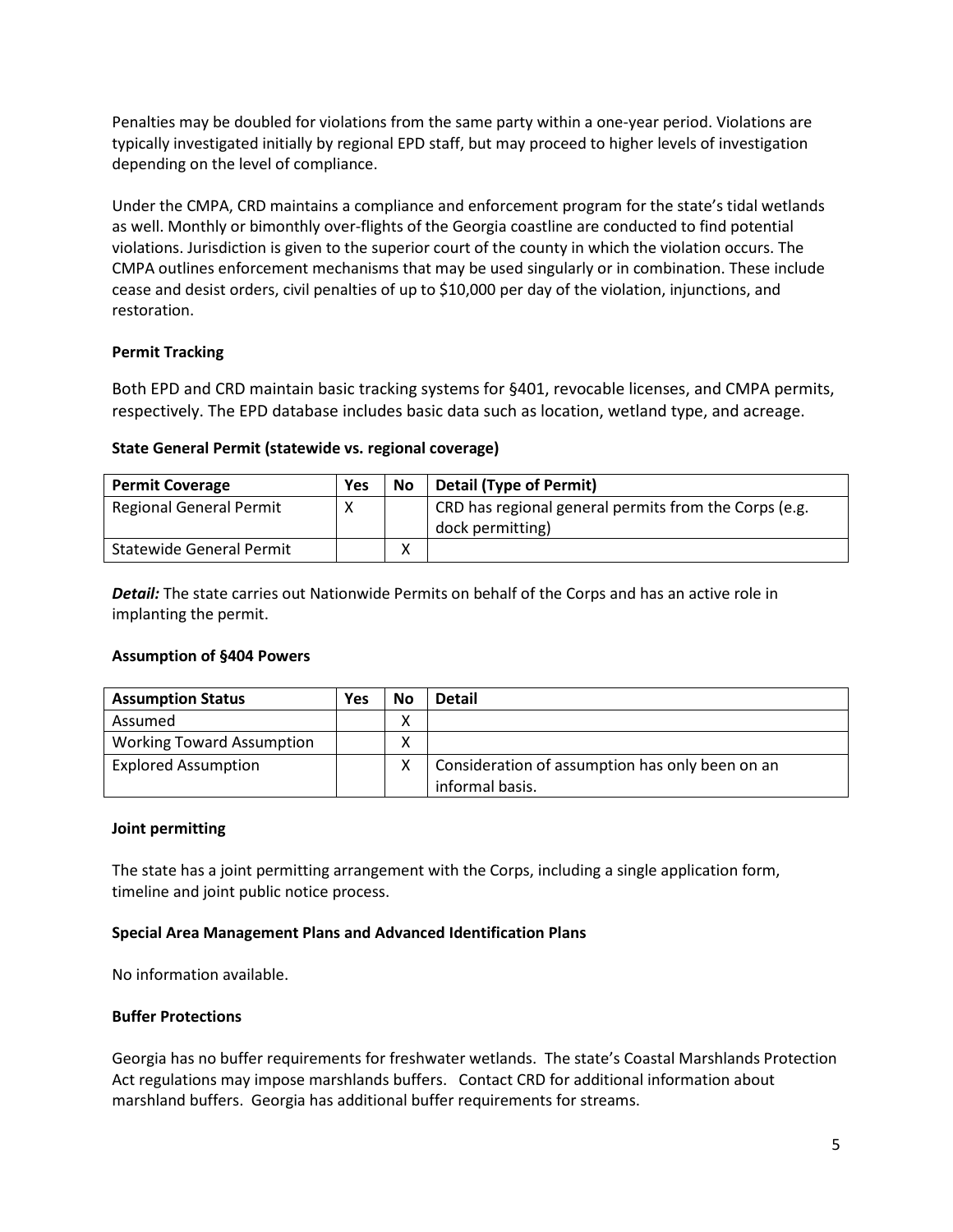# **Mitigation Policy**

Georgia's state laws and regulations do not include wetland or stream mitigation requirements; instead, the state relies on federal requirements for impacts to wetlands and streams. GA DNR has worked with the Georgia Department of Transportation (GA DOT) to identify priority sites for wildlife conservation that may also serve wetland and/or stream mitigation needs. They completed a *Comprehensive Wildlife Conservation Strategy,* which includes a priority to increase coordination with GA DOT both to minimize impacts and to facilitate mitigation.

# **Mitigation Database**

The amount of mitigation required for each compensatory mitigation project is included in EPD's tracking system for §401 permits.

# <span id="page-5-0"></span>**Section C. Monitoring and Assessment**

# **Agency Responsible for Wetland Monitoring and Assessment**

The Georgia Environmental Protection Division (EPD) has a wetlands monitoring program. The program is new and is in the process of developing monitoring and assessment activities. EPD also has established stream and lake water quality monitoring programs. The CRD has completed wetland functional assessments and estuarine wetland condition assessments [\(http://coastalgadnr.org/cm/wet\)](http://coastalgadnr.org/cm/wet).

# **Mapping/Inventory**

- The Georgia Department of Natural Resources (GA DNR) updated the National Wetlands Inventory (NWI) data for the state's six coastal counties.
- Georgia is currently working to integrate wetlands mapping and trend analysis efforts into monitoring and assessment work; create an updated GIS dataset of wetland coverages in the State; establish GIS coverage of wetland monitoring sites; apply monitoring data to calibrate/analyze wetland coverages; establish a data set of various wetland conditions throughout the State of Georgia; utilize wetlands mapping information to select and evaluate potential monitoring sites; and develop a web-based application where the wetland data can be accessed interactively.
- WRD, EPD, and University of Georgia are working together to map high priority wetland habitats in the state for restoration, acquisition, and mitigation purposes.
- The state has developed a Georgia Wetland Conservation Strategy and action plan, which includes wetlands.
- EPD and the University of Georgia (UGA) received a grant to map wetland areas and identify through monitoring and assessment wetlands with high/medium/low restoration potential.
- The state has also utilized NWIPlus data to develop a report entitled, "*Predicting Wetland Functions at the Landscape Level for Coastal Georgia Using NWIPlus Data,"* which can be downloaded from: <http://coastalgadnr.org/cm/wet>

# **State Wetland Mapping Public Portal**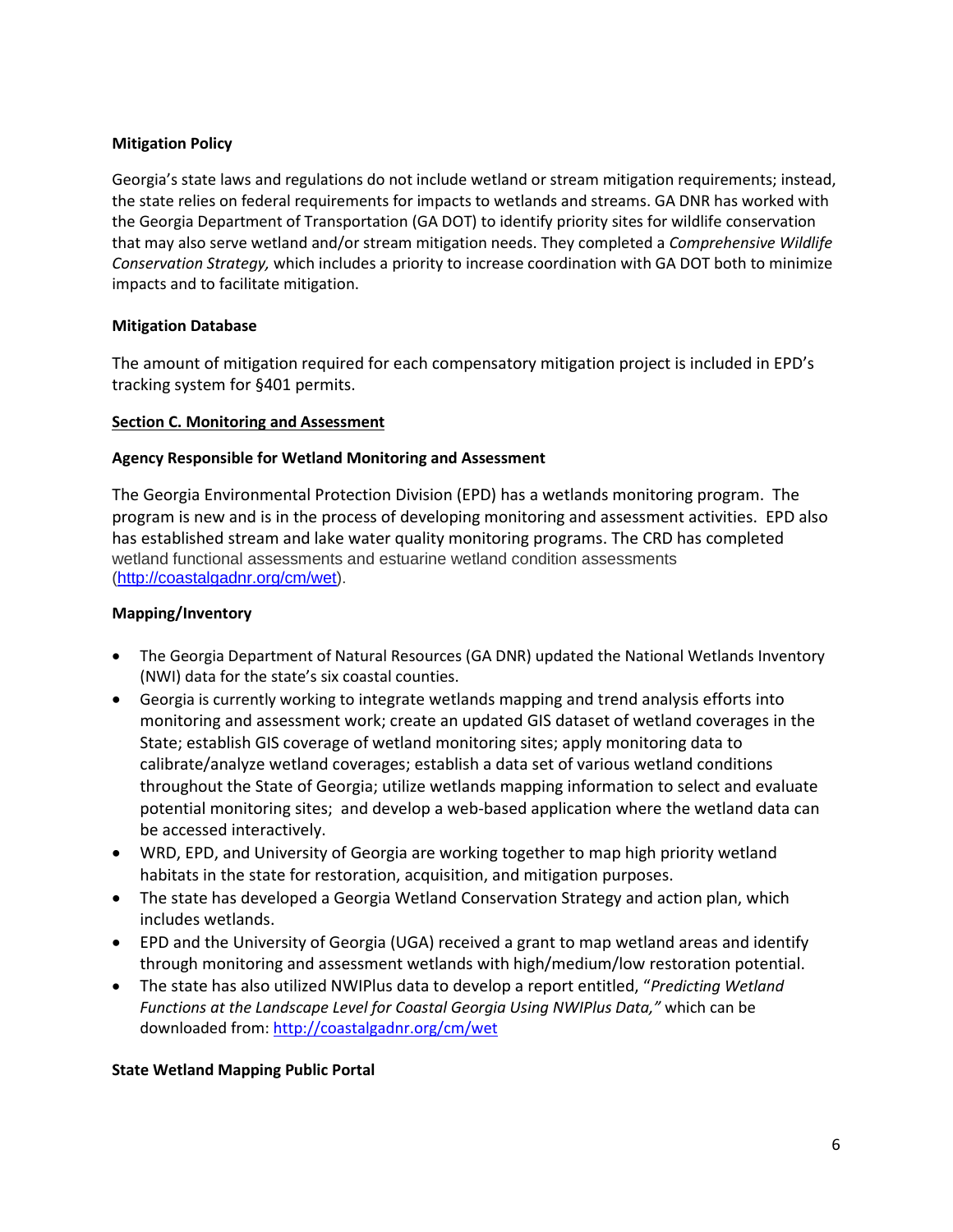Wetland maps are available through the NWIPlus website and the password-protected GeorgiaGIS Clearinghouse website at<https://data.georgiaspatial.org/login.asp?CookieTest=2>

# **Wetland Classification and Assessment**

The state does not have any formal wetland classification and assessment requirements or methods; instead deferring to the Corps for this work, which uses an HGM methodology for wetland assessment. The Corps utilizes the regional supplement to the 1987 delineation manual.

# **Statewide Wetland Monitoring Plan**

The state does not have a formal statewide wetland monitoring plan. However, Georgia's Environmental Protection Division (EPD) has received a sequence of grants for wetland monitoring and assessment since 2008, which have detailed work plans. For more information on EPD's planning and development process, see related goals listed in the EPD's wetland program development plan: <http://water.epa.gov/type/wetlands/upload/ga-wpp-2011.pdf>. For more information about monitoring plans undertaken by the Coastal Resources Division, go to: [http://coastalgadnr.org/cm/wet.](http://coastalgadnr.org/cm/wet)

# **Overall Wetland Gain and Loss Tracking System**

The state does not have an overall wetland gain and loss tracking system at this time.

# **Wetland Monitoring and Assessment Characteristics**

| Level   | None | Level 1   | Level 2          | Level 3              |
|---------|------|-----------|------------------|----------------------|
| Georgia |      | $\lambda$ |                  |                      |
|         |      |           | (Conducted using | (Consists of whole   |
|         |      |           | USRAM)           | day sampling and     |
|         |      |           |                  | includes water       |
|         |      |           |                  | quality, soils, frog |
|         |      |           |                  | monitors, and        |
|         |      |           |                  | macroinvertebrates)  |

| Type    | None | <b>IBI</b> | Condition | Functional |
|---------|------|------------|-----------|------------|
| Georgia |      |            | ,,        |            |

| Frequency | None | <b>Project Specific</b> | Ongoing              |
|-----------|------|-------------------------|----------------------|
| Georgia   |      |                         | (as part of a grant- |
|           |      |                         | funded sequence)     |

*Detail:* Contact individual agencies for information about specific monitoring an assessment efforts.

**Participation in National Wetland Condition Assessment**

| <b>NWCA Study Type</b> | Yes | No |
|------------------------|-----|----|
| <b>National Study</b>  |     |    |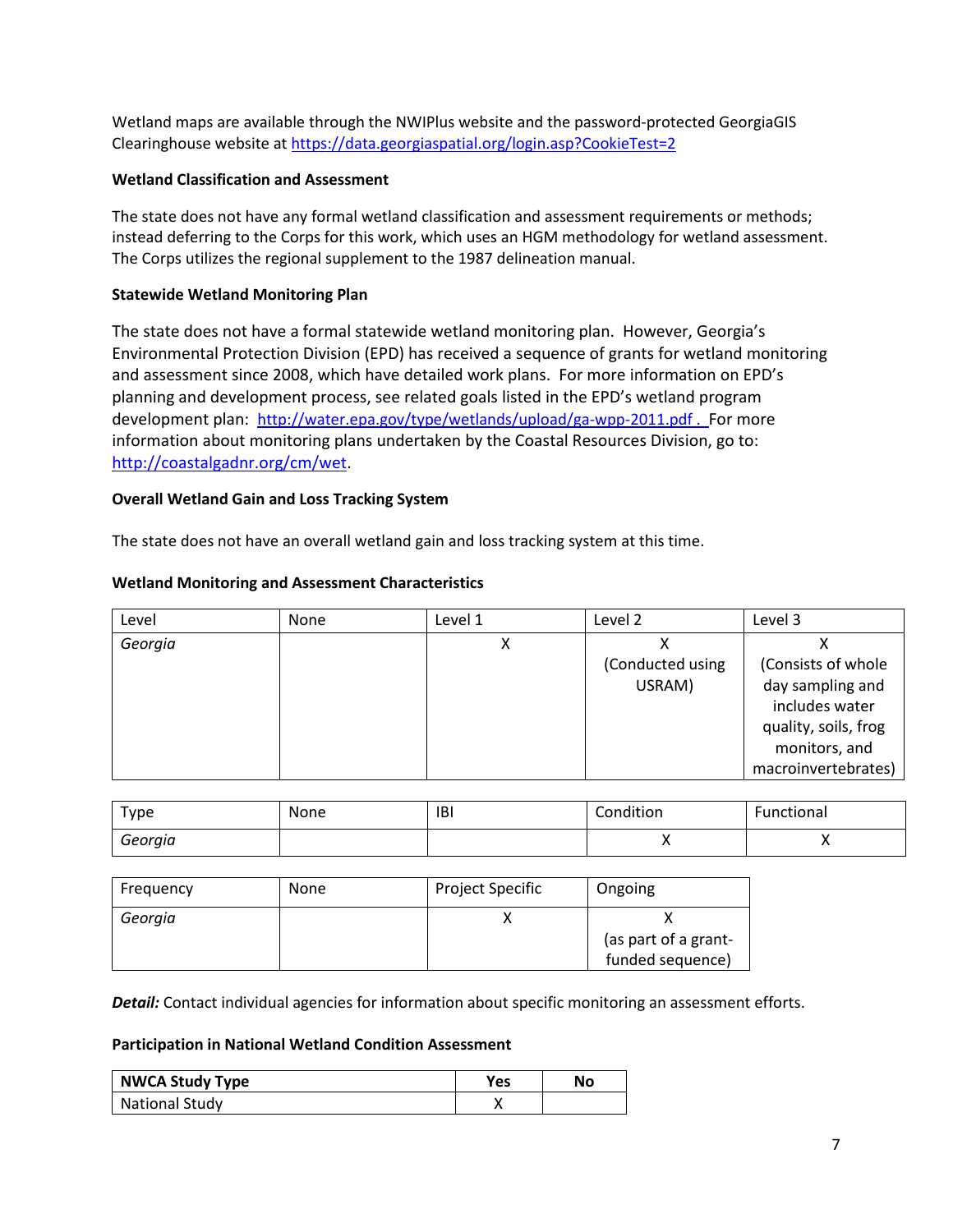| State Intensification Study |            |  |
|-----------------------------|------------|--|
|                             | (Regional) |  |

*Detail:* Georgia was included in a regional intensification study conducted by the NWCA Southeast Working Group.

# <span id="page-7-0"></span>**Section D. Water Quality Standards**

# **Wetland and Water Quality Standards**

| <b>Type</b>            | <b>None</b> | <b>Use Existing</b><br><b>WQ</b> | <b>In Process</b> | Adopted | <b>Future</b><br><b>Direction</b> |
|------------------------|-------------|----------------------------------|-------------------|---------|-----------------------------------|
|                        |             | <b>Standards</b>                 |                   |         |                                   |
| Wetland-specific       |             | X                                |                   |         |                                   |
| <b>Designated Uses</b> |             |                                  |                   |         |                                   |
| Narrative criteria in  |             | X                                |                   |         |                                   |
| the standards to       |             | (not wetland-                    |                   |         |                                   |
| protect designated     |             | specific;                        |                   |         |                                   |
| wetland uses           |             | extra)                           |                   |         |                                   |
| Numeric criteria in    | X           |                                  |                   |         |                                   |
| the standards          |             |                                  |                   |         |                                   |
| based on wetland       |             |                                  |                   |         |                                   |
| type and location      |             |                                  |                   |         |                                   |
| to protect the         |             |                                  |                   |         |                                   |
| designated uses        |             |                                  |                   |         |                                   |
| Anti-degradation       |             | $\boldsymbol{\mathsf{x}}$        |                   |         |                                   |
| policy includes        |             |                                  |                   |         |                                   |
| wetlands               |             |                                  |                   |         |                                   |

**Description:** Georgia does not have water quality standards (WQS) specific to wetlands. Surface water quality criteria are narrative, chemical, and biological. The regulations do not identify designated uses for wetlands, defaulting to open water uses: drinking water; recreation; fishing, propagation of fish, shellfish, game, and other aquatic life; wild river; scenic river; and coastal fishing. The state antidegradation policy also is not specific to wetlands. A higher level of protection is given to waters designated as "outstanding natural resource waters." In the absence of wetlandspecific WQS, decisions pertaining to National Pollutant Discharge Elimination System permits and §401 certifications rely on surface water criteria and standards.

# <span id="page-7-1"></span>**Section E. Voluntary Wetland Restoration**

# **Types of Wetland Restoration Work Funded by the State:**

| <b>Type of Work</b>           | <b>YES</b> | <b>NO</b> | <b>Description</b>                                    |
|-------------------------------|------------|-----------|-------------------------------------------------------|
| Fund Wetland Restoration (may |            |           | Limited state investment through some NPS grants that |
| include easement agreements)  | (Limited)  |           | include wetland restoration work and financial        |
|                               |            |           | incentives to landowners provided through State       |
|                               |            |           | <b>Wildlife Grants</b>                                |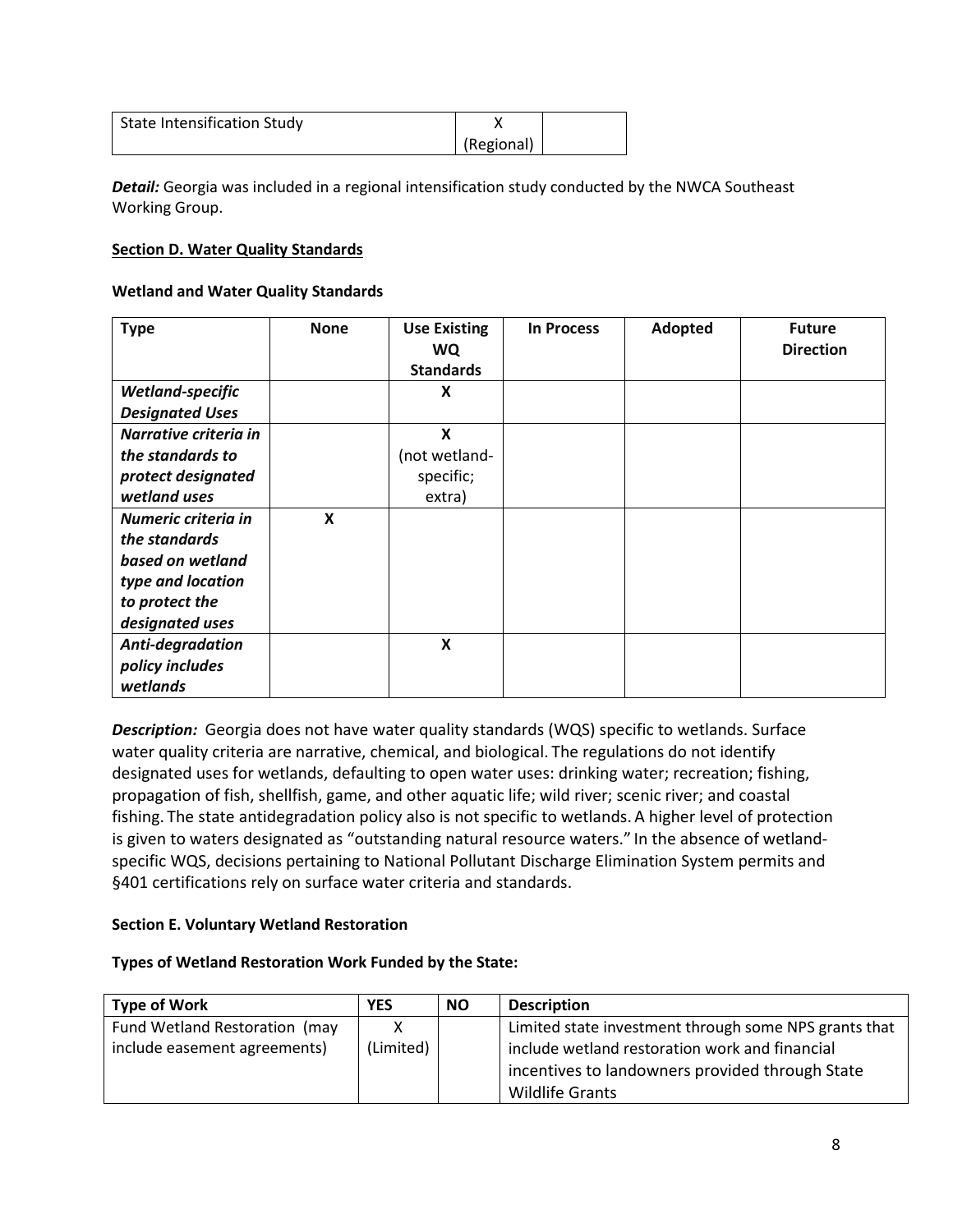| <b>Private Land Restoration</b> | $\sim$ | X. | Only through State Wildlife Grant Incentive Program                                                                                                                                                                                 |
|---------------------------------|--------|----|-------------------------------------------------------------------------------------------------------------------------------------------------------------------------------------------------------------------------------------|
| <b>Public Land Restoration</b>  | X      |    | The Wildlife Resources Division conducts some<br>restoration-related activities for wetlands, with a<br>focus on habitat preservation, creation, and<br>rehabilitation.                                                             |
| <b>Technical Assistance</b>     | x      |    | GA DNR is working with private landowners,<br>particularly private forest landowners through the<br>sustainable forestry certification process                                                                                      |
| Tax Incentives                  | x      |    | Conservation Use Valuation Assessment Program - EPD<br>certifies if property contains environmentally-sensitive<br>land (including wetlands); reduction in property tax if<br>property owner protects area (takes land out of use). |
| Other                           | x      |    | Financial assistance through State Wildlife Grants                                                                                                                                                                                  |
| Other                           | x      |    | GA DNR Sustainable forestry certification process                                                                                                                                                                                   |

**Description:** Georgia does not have a formal wetland restoration plan or program. However, the state does have a number of restoration activities:

- The Wildlife Resources Division conducts some restoration-related activities for wetlands, with a focus on habitat preservation, creation, and rehabilitation.
- GA DNR works with private landowners, particularly private forest landowners through the sustainable forestry certification process, to encourage voluntary protection of high priority habitat, including wetlands. Where possible, financial incentives are provided through State Wildlife Grants, Partners for Fish and Wildlife, and Farm Bill programs.
- The State's Conservation Use Valuation Assessment Program administered by EPD, certifies if property includes environmentally-sensitive land (wetlands are considered to be environmentally sensitive from this program). Landowners then receive a reduction in taxes for keeping that land out of use.
- EPD, through the implementation of Georgia's NonPoint Source Program ("NPSP"), provides funds to local governments to assist with the restoration and protection of wetlands impacted or threatened by nonpoint source pollution. Past projects include wetland construction for municipal stormwater management, and supporting the Georgia Forestry Commission with the investigation of complaints of nonpoint source pollution from silviculture activities impacting State waters, including wetlands.

# **Voluntary Wetland Restoration Program Components**

| <b>Wetland Restoration Efforts</b>                                                                                 | Nothing in<br>the Works | <b>Planning</b> | <b>In Progress</b> | Mature/<br><b>Complete</b> |
|--------------------------------------------------------------------------------------------------------------------|-------------------------|-----------------|--------------------|----------------------------|
| Program has a set of restoration<br>goals                                                                          | N/A                     |                 |                    |                            |
| Coordinate with relevant<br>agencies that outline<br>restoration/protection goals and<br>strategies and timeframes | N/A                     |                 |                    |                            |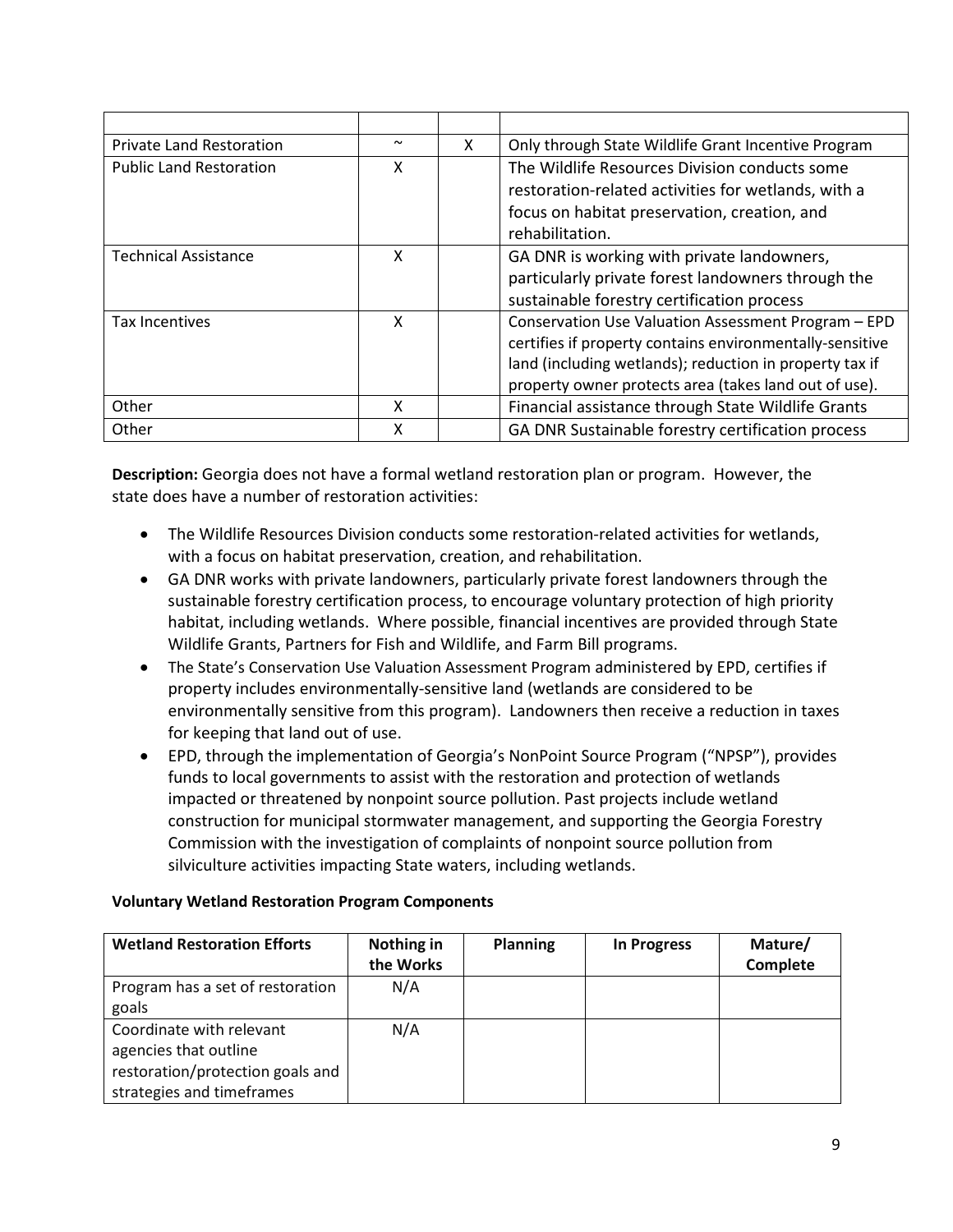| Developed multi-agency body to  | N/A |  |  |
|---------------------------------|-----|--|--|
| coordinate restoration/         |     |  |  |
| protection efforts              |     |  |  |
| Set restoration goals based on  | N/A |  |  |
| agency objectives and available |     |  |  |
| information                     |     |  |  |

# **Goals for Restoration Projects**

| Goal                                    | Yes | No | <b>Description</b>                 |
|-----------------------------------------|-----|----|------------------------------------|
| No Net Loss                             |     |    |                                    |
| Reverse Loss/Net Gain                   |     |    |                                    |
| Nonpoint Source Pollution (NPS)/WQ      |     |    |                                    |
| <b>Total Maximum Daily Load (TMDLs)</b> |     |    |                                    |
| Habitat                                 | х   |    | <b>Wildlife Resources Division</b> |
| <b>Coastal Protection</b>               |     |    |                                    |
| <b>Floodwater Protection</b>            |     |    |                                    |
| Groundwater                             |     |    |                                    |
| Other (please describe)                 |     |    |                                    |

# **Landowner Guides and Handbooks to Assist with Voluntary Wetland Restoration Efforts**

None.

# <span id="page-9-0"></span>**Section F. Innovative and/or Highly Effective Education and Outreach**

Additionally, River of Words ("ROW") conducts a free statewide poetry and art contest for youth on the theme of watersheds (rivers, streams, wetlands, and lakes). The contest is designed to help youth explore the natural and cultural history of the place they live, and to express, through poetry and art, what they discover. Included in the ROW program is a ROW Teacher's Resource Guide with stimulating activities covering journaling, drawing, and writing for K-12 students.

EPD sponsors EEinGEORGIA.org, a collaboration of environmental educators throughout the state, agencies such as the Department of Community Affairs and Department of Education, and educational organizations such as Environmental Education Alliance of Georgia, Georgia Learning Connections, and the Georgia Parent Teacher Association. Initial funding for the program came from EPA. EEinGEORGIA.org provides lesson plans, a directory of environmental education providers and resources for the state, news, and other information. The organization also provides training on various environmental education topics, including Project WET (Water Education for Teachers).

# **Section G. Climate Change and Wetlands**

The state wetland program does not actively engage in any work related to climate change and wetlands currently. CRD has done some work related to modelling sea level rise. Most work in the state related to climate change has been conducted by universities and nonprofits. The term "climate change" is not used.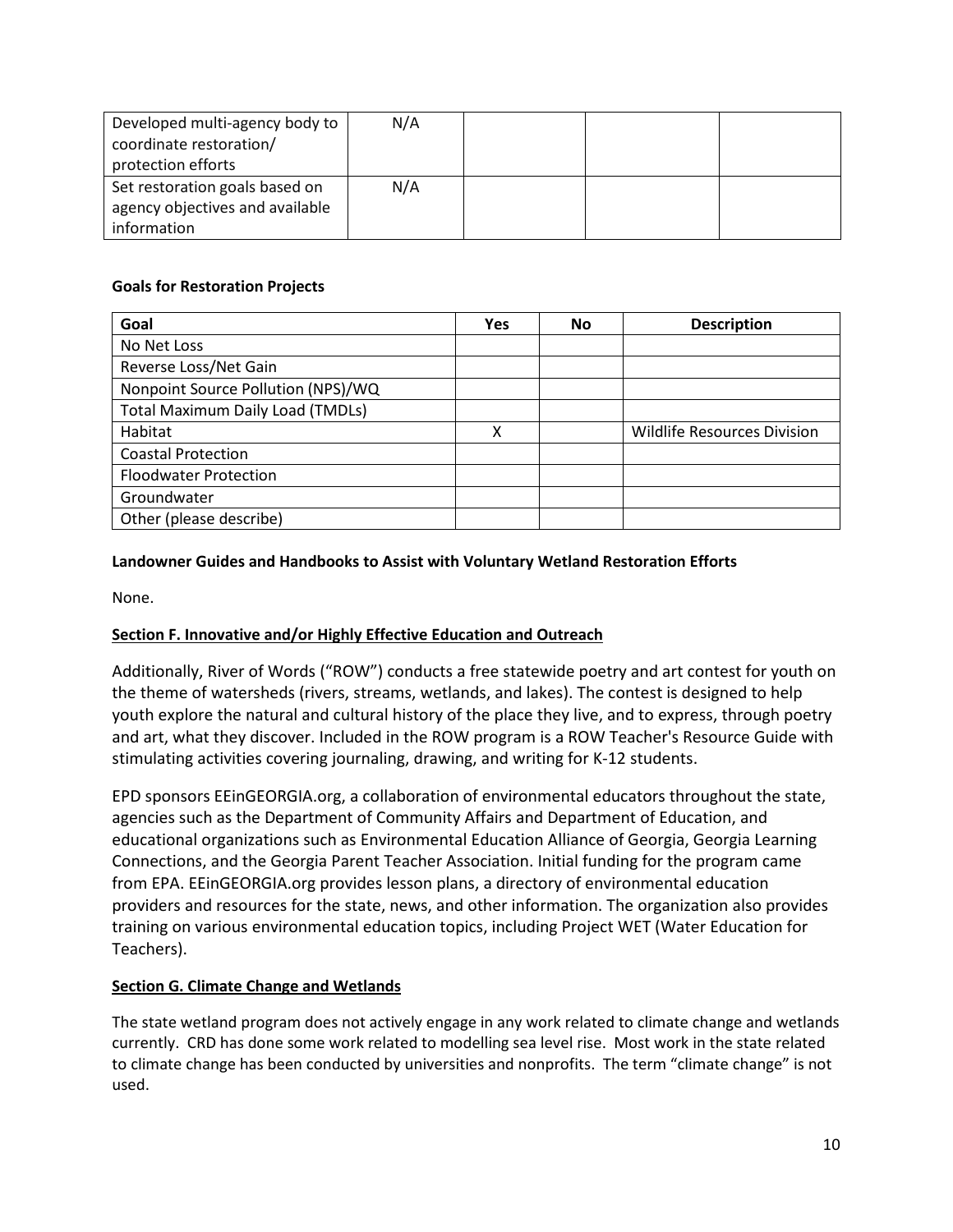# <span id="page-10-0"></span>**Section H. Integration**

| Entity/Program Area                     | Yes/No     | Description of the Connection                            |
|-----------------------------------------|------------|----------------------------------------------------------|
| NPDES/NPS/Stormwater                    | <b>YES</b> | 401 review of projects includes looking at all other     |
|                                         |            | permitting requirements, including SW; regional offices  |
|                                         |            | are general and deal with all areas/make sure all are    |
|                                         |            | considered.                                              |
| 303(d)                                  | <b>NO</b>  |                                                          |
| 305(b) reporting on wetlands            | <b>NO</b>  |                                                          |
| <b>Total Maximum Daily Load (TMDLs)</b> | <b>NO</b>  |                                                          |
| Climate Change/ Resiliency              | Very       | CRD has done limited work related to sea level rise      |
|                                         | Limited    | modeling, etc. EPD has no connection to climate change   |
|                                         |            | work                                                     |
| Land Use / Watershed planning           | <b>YES</b> | Limited to specific projects (e.g. guidebook for local   |
|                                         |            | governments; GIS tool; NWIPlus work). Also wetlands are  |
|                                         |            | required to be considered in watershed protection plans, |
|                                         |            | including monitoring activities.                         |
| Flood/Hazard Mitigation                 | <b>NO</b>  | Nothing formal, but a consequence of having a floodplain |
|                                         |            | management group more focused on education and           |
|                                         |            | technical assistance to local communities.               |
| <b>Coastal Work</b>                     | <b>YES</b> | Active tidal marshlands protections; EPD and CRD work    |
|                                         |            | closely together                                         |
| <b>Wildlife Action Plan</b>             | <b>YES</b> |                                                          |
| Statewide Comprehensive Outdoor         | Unknown    |                                                          |
| Recreation Plan (SCORP)                 |            |                                                          |
| Other - Transportation                  | X          | GA DOT has begun increasing efforts to integrate         |
|                                         |            | environmental considerations into transportation         |
|                                         |            | planning in recent years.                                |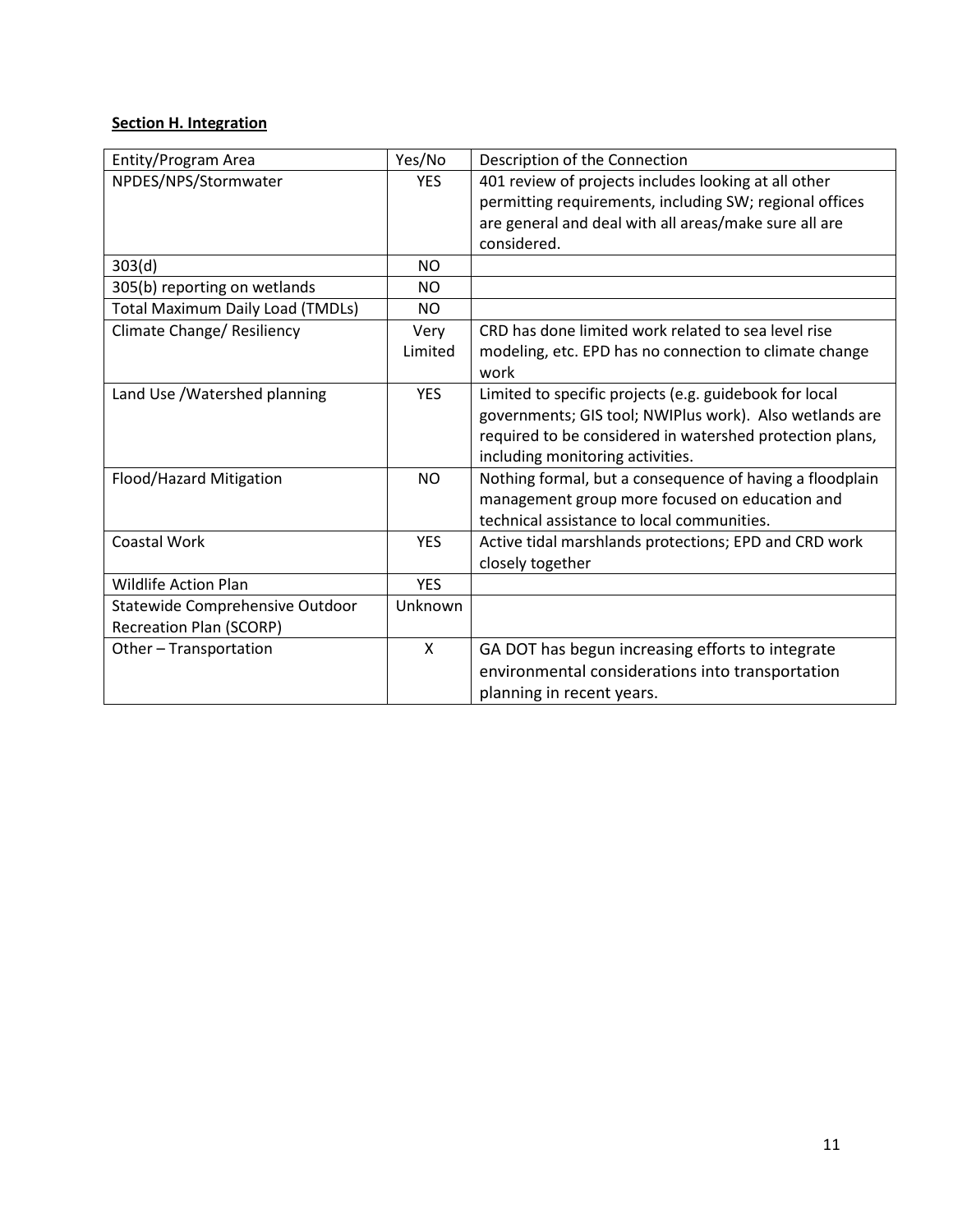# **State Wetland Program Development Continuum**

| <b>Continuum Stage</b>                                     |           | Core Element 1:<br>Regulation                                                    | <b>Core Element 2:</b><br><b>Monitoring &amp;</b><br>Assessment | <b>Core Element 3:</b><br><b>Wetland Water</b><br>Quality<br><b>Standards</b> | <b>Core Element 4:</b><br>Voluntary<br>Restoration |
|------------------------------------------------------------|-----------|----------------------------------------------------------------------------------|-----------------------------------------------------------------|-------------------------------------------------------------------------------|----------------------------------------------------|
| <b>Mature Stage</b><br><b>Initial Implementation Stage</b> | High<br>Ж | X<br>401 Certification +<br>additional tidal<br>wetland<br>permitting<br>program | X<br>(EPD and CRD                                               |                                                                               |                                                    |
| <b>Development Stage</b>                                   |           |                                                                                  | Jointly)                                                        |                                                                               |                                                    |
| <b>Early Stage</b>                                         | Low       |                                                                                  |                                                                 | X                                                                             | X<br>(No formal<br>statewide<br>program)           |

#### **State Wetland Contacts**

**Steve Wiedl** (Regulatory) Georgia Department of Natural Resources Environmental Protection Division Watershed Protection Branch Wetlands Unit 4220 International Parkway, Suite 101 Atlanta, GA 30354 (404) 675-1627 [Stephen.wiedl@dnr.state.ga.us](mailto:Stephen.wiedl@dnr.state.ga.us)

**Jennifer Welte** (Regulatory) Georgia Department of Natural Resources Environmental Protection Division Watershed Protection Branch Wetlands Unit 4220 International Parkway, Suite 101 Atlanta, GA 30354 (404) 675-1752 [Jennifer.welte@dnr.state.ga.us](mailto:Jennifer.welte@dnr.state.ga.us)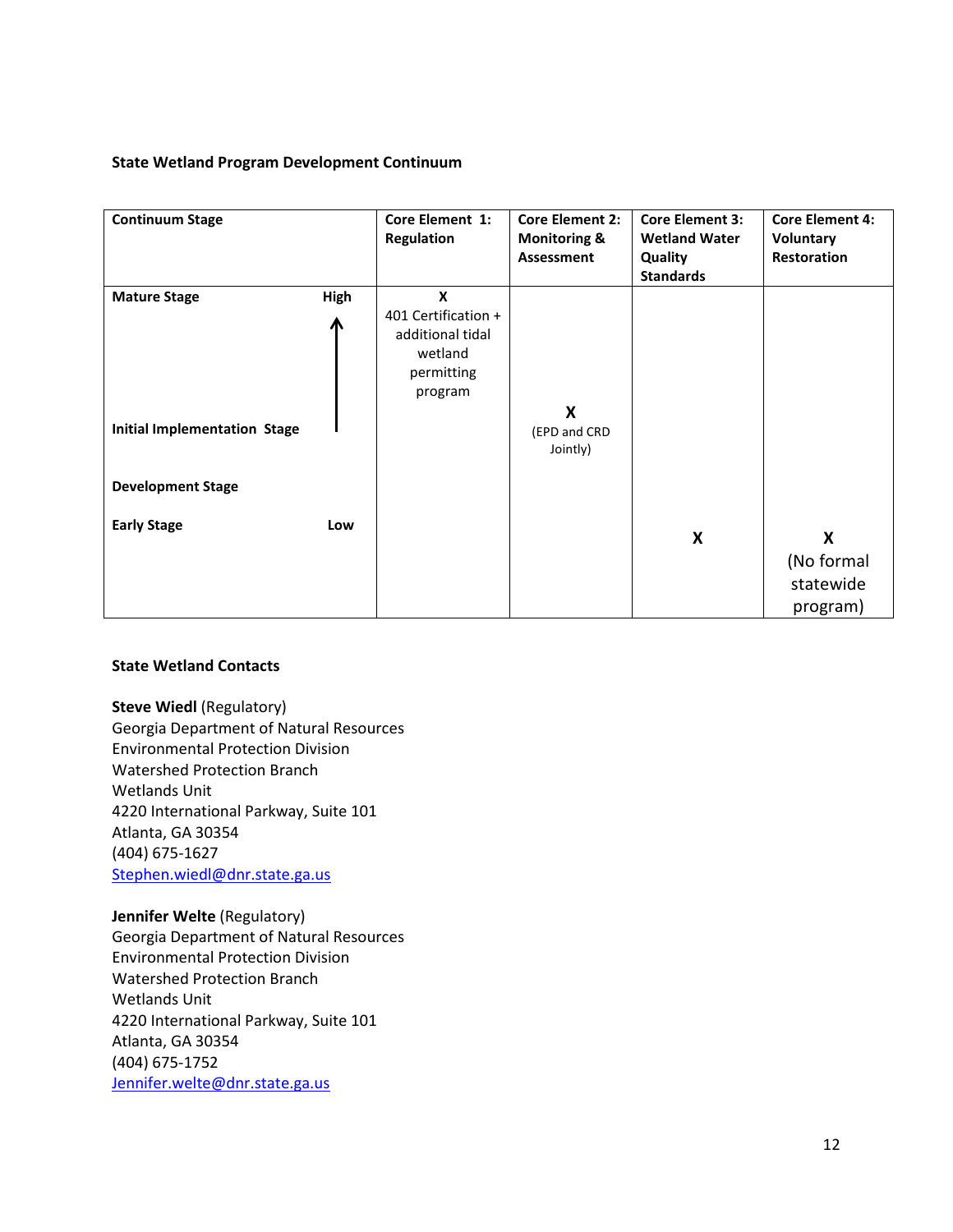# **Brad Gane**

Section Chief, Ecological Services Coastal Resources Division (CRD) Georgia Department of Natural Resources 1 Conservation Way Brunswick, GA 31523 (912(264-7218

# **Section J. Useful Websites**

# **State Government Programs**

- 1. Georgia Department of Natural Resources <http://www.gadnr.org/>
	- a) Coastal Resources Division Wetland Program <http://coastalgadnr.org/cm/wet>
	- b) Wildlife Resources Division: Grand Bay Wetland Education Center <http://www.georgiawildlife.com/Education/GrandBay>
- 2. Georgia Environmental Protection Division
	- a) Wetland Program Plan <http://water.epa.gov/type/wetlands/upload/ga-wpp-2011.pdf>
	- b) Water Protection Branch
		- i. Nonpoint Source Program: Georgia Adopt-A-Stream Program <http://www.georgiaadoptastream.org/db/Default.asp>
		- ii. Wetland Monitoring <http://www.georgiaadoptastream.org/db/wetlands.asp>
- 3. Georgia Department of Community Affairs
	- a) Water Resources Technical Assistance [http://www.dca.state.ga.us/development/PlanningQualityGrowth/programs/WaterRes](http://www.dca.state.ga.us/development/PlanningQualityGrowth/programs/WaterResourcesTechnicalAssistance.asp) [ourcesTechnicalAssistance.asp](http://www.dca.state.ga.us/development/PlanningQualityGrowth/programs/WaterResourcesTechnicalAssistance.asp)
	- b) Water Resources Toolkit <http://www.georgiaplanning.com/watertoolkit/main.asp?PageID=24>

# **Federal Government Programs**

1. USDA Natural Resources Conservation Service Wetlands Reserve Program <http://www.nrcs.usda.gov/wps/portal/nrcs/main/ga/programs/easements/wetlands/>

# **Other Organization Wetland Programs**

1. The University of Georgia: Coastal Georgia Adopt a Wetland Program <http://www.marex.uga.edu/shellfish/wetlandhome.htm>